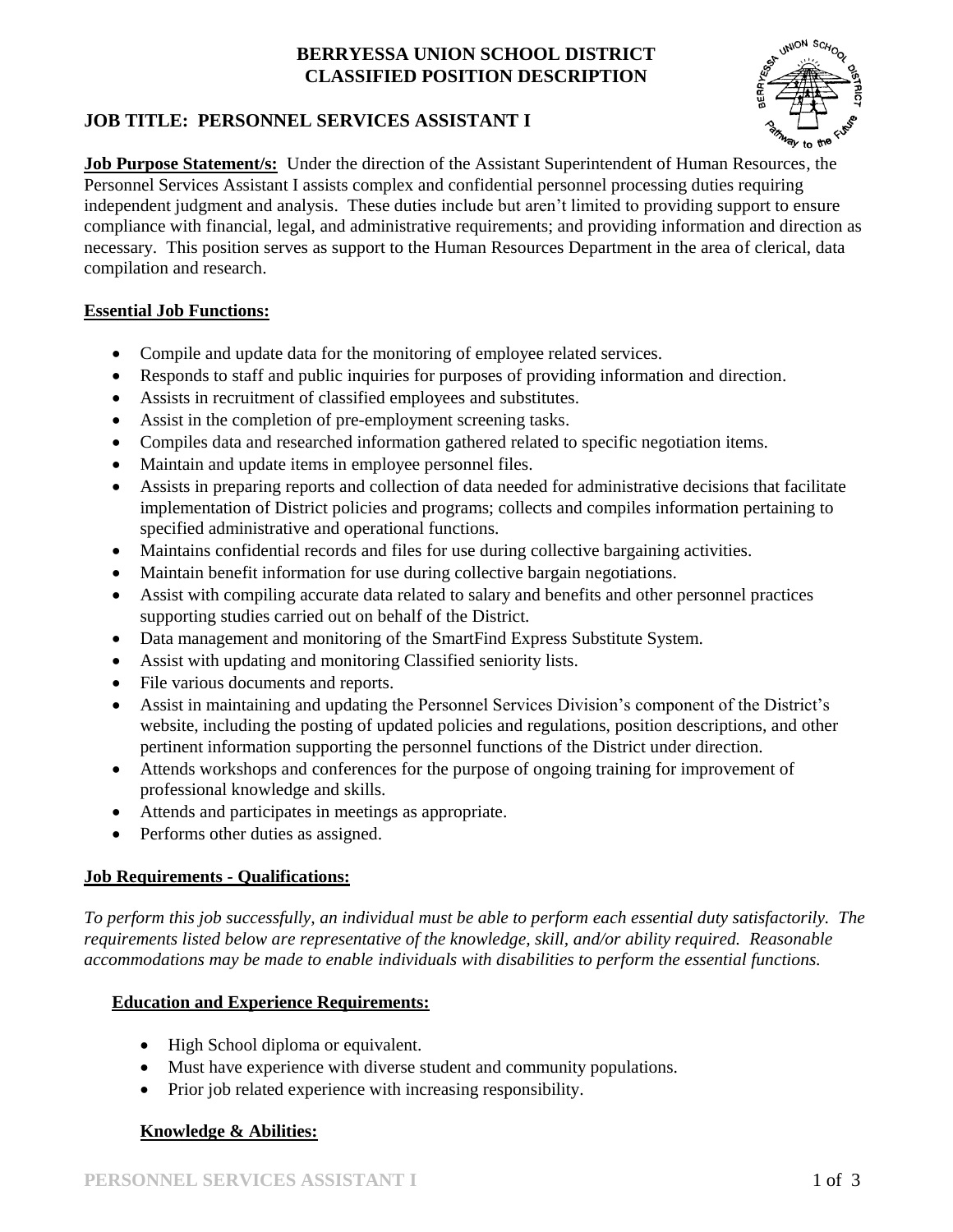# **BERRYESSA UNION SCHOOL DISTRICT CLASSIFIED POSITION DESCRIPTION**

## **JOB TITLE: PERSONNEL SERVICES ASSISTANT I**



#### **KNOWLEDGE OF:**

- Telephone techniques and etiquette.
- Correct English usage, grammar, spelling, punctuation and vocabulary.
- Interpersonal skills using tact, patience and courtesy.
- Skills to operate standard office equipment including use of District identified computer applications; use English in both written and verbal form; use correct spelling, grammar and punctuation.
- Knowledge of basic accounting principles, standard office equipment, computer software applications to complete essential job functions.
- Modern data management, storage and retrieval systems.
- Effective communication and public and human relations strategies, methods and techniques.

# **ABILITY TO:**

- Abilities to interpret and apply District policies, laws, rules, and regulations.
- Assess priority situations and implement appropriate activities without direction.
- Plan, organize, direct and manage office systems.
- Analyze organizational problems, develop alternative solutions and make/recommend sound and timely decisions.
- Work independently with little direction.
- Meet schedules and timelines.
- Operate a computer terminal to enter data, maintain records and generate reports, compose and edit letters.
- Establish and maintain cooperative working relationships.
- Maintain confidentiality of records and privileged information.

#### **Working Conditions: ENVIRONMENT:**

*The work environment characteristics here are representative of those an employee encounters while performing the essential functions of this job. Reasonable accommodations may be made to enable individuals with disabilities to perform the essential functions.*

- Indoor
- Office environment
- Subject to occasionally driving to off-site locations to conduct work.

The noise in these environments is quiet to loud depending upon the activity in the particular part of the day.

### **PHYSICAL DEMANDS:**

*The physical demands described here are representative of those that must be met by an employee to successfully perform the essential functions of this job.* Reasonable *accommodations may be made to enable individuals with disabilities to perform the essential functions.*

 Hearing and speaking to exchange information in person and on the telephone; seeing to read, prepare, and proofread documents, perform assigned duties; sitting for extended periods of time; dexterity of hands and fingers to operate a computer keyboard and other office equipment; kneeling, bending at the waist, and reaching overhead, above the shoulders and horizontally, to retrieve and store files and supplies; lifting light objects.